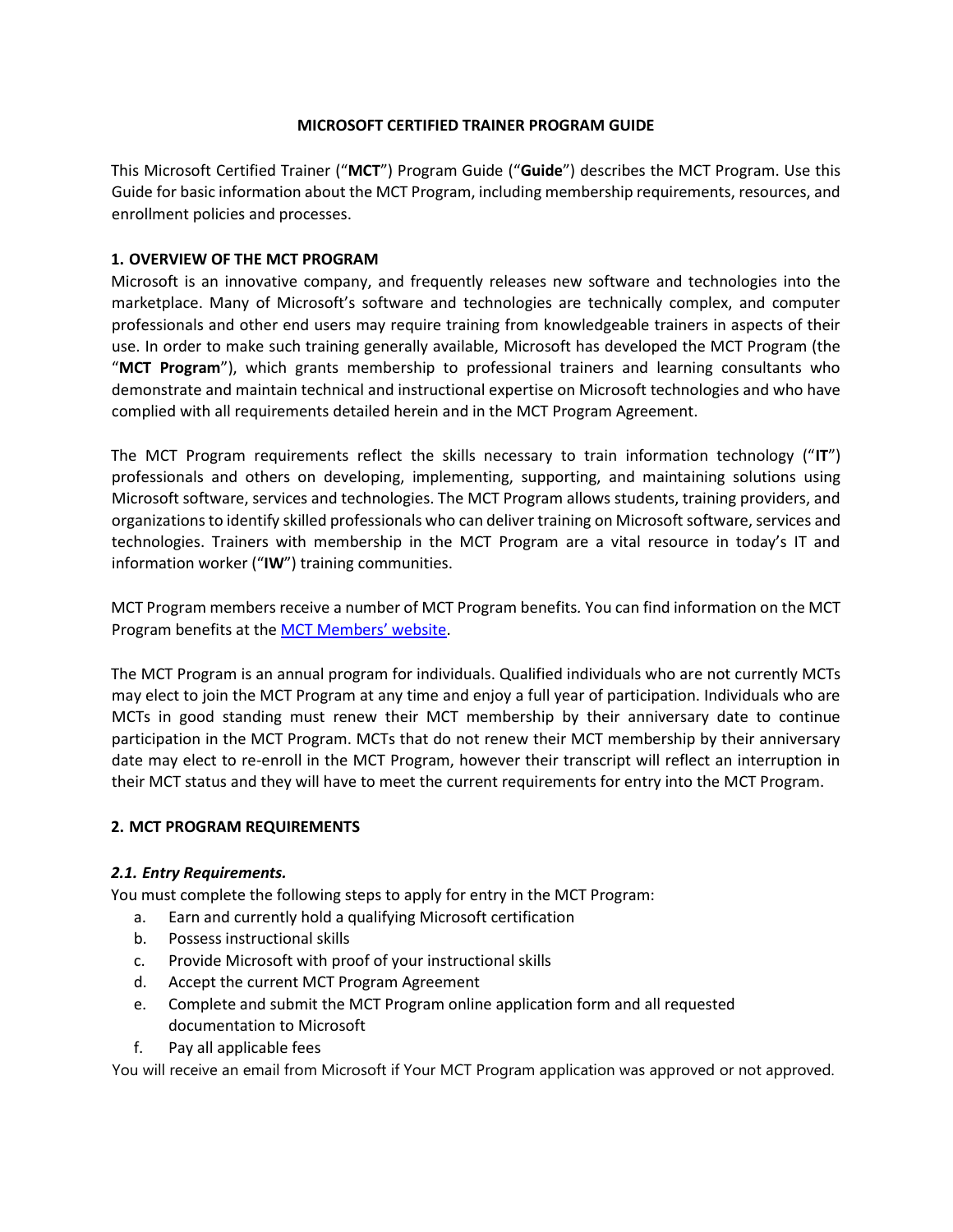If you have questions about the MCT Program requirements, please contact your region's [Microsoft](http://www.microsoft.com/learning/en/us/help/help-default.aspx) [Regional Service Center](http://www.microsoft.com/learning/en/us/help/help-default.aspx) ("**RSC**").

#### *STEP 1: EARN AND HOLD A CURRENT, QUALIFYING MICROSOFT CERTIFICATION*

You must be a current member of the Microsoft Certification Program in good standing that currently holds a qualifying Microsoft Certification to join the MCT Program. For a complete list of qualifying Microsoft Certifications, se[e Requirements.](http://www.microsoft.com/learning/en/us/mct-certification.aspx#tab3)

The purpose of this requirement is to verify that you have a proven technical base of skills and competencies from which to teach. Earning a Microsoft Certification demonstrates proficiency in working with Microsoft software and technologies in the field or job role(s) associated with the Microsoft Certification credential. MCTs may only teach those Microsoft Official Course ("**MOC**") titles and Microsoft Dynamics courseware (collectively "**Microsoft Courses**") that map to the Microsoft Competencies they hold (see Section 3, MCT Competencies).

#### *STEP 2: POSSESS INSTRUCTIONAL SKILLS*

It is a MCT Program requirement that members possess instructional skills. Proof of instructional skills must be provided with your application to join the MCT program. Instructional skills will be validated with all applications for entry into the MCT program. Instructional skills can be validated by obtaining an accepted Trainer certification or to provide a reference supporting at least one year of instructional experience. For additional information on the accepted means of validating your instructional skills please refer to th[e MCT Program Requirements.](http://www.microsoft.com/learning/en-us/mct-certification.aspx)

# *STEP 3: OBTAIN OR IDENTIFY YOUR METRICS USING THE MICROSOFT TRAINING EVALUATION TOOL*

Microsoft uses the training evaluation tool to collect post-training evaluation data and follow-up training data on MCTs. In order to enroll in the MCT Program, you must acquire a [MTM account.](http://www.knowledgeadvisors.com/newmctinmtm/) If you already have a MTM account, you may use your current MTM account ID number. The MCT enrollment tool requires you to enter your MTM account ID number during enrollment. See Section 4.6 for additional details on MTM.

# *STEP 4: AGREE TO ABIDE BY THE TERMS AND CONDITIONS IN THE CURRENT MCT AGREEMENT AND THIS GUIDE*

Please read this Guide and the current MCT Agreement carefully. You must agree to abide by the terms and conditions in the current MCT Agreement and this Guide. By selecting "I Accept" and submitting the current MCT Agreement to Microsoft, you agree to be bound by the terms and conditions in the current MCT Agreement and this Guide.

#### *STEP 5: SUBMIT YOUR APPLICATION FORM AND PAY THE ANNUAL MCT PROGRAM FEE*

The [MCT enrollment tool](https://mcp.microsoft.com/mcp/enrollment/enrollment.aspx) is available on the [MCP](https://mcp.microsoft.com/mcp/enrollment/enrollment.aspx) [member website.](https://mcp.microsoft.com/mcp/enrollment/enrollment.aspx) You must complete the online MCT Program application, pay the annual MCT Program fee, and submit all requested documentation to the address specified in the MCT Program enrollment tool. (Note: application process and timeline may vary by country or region.)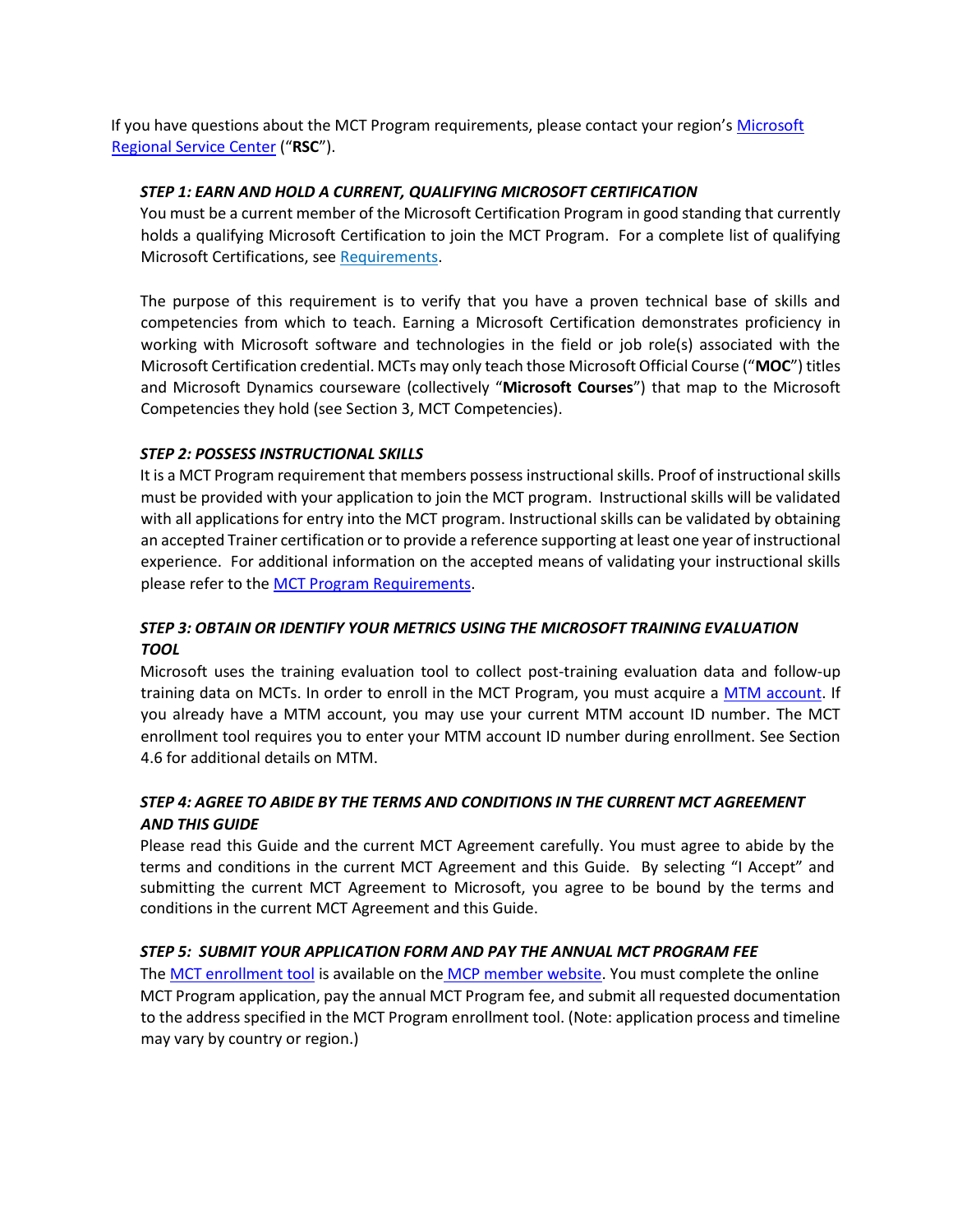Fees vary depending on your country/region of residence. Please refer to the online [MCT Program](http://www.microsoft.com/learning/en/us/certification/mct-fees.aspx) [Fees](http://www.microsoft.com/learning/en/us/certification/mct-fees.aspx) [t](http://www.microsoft.com/learning/en/us/certification/mct-fees.aspx)able for specific information.

Please allow at least two weeks for the processing of your application. You will be notified by email if your application has been approved or not approved. If your application is approved, you will be granted access to the MCT member website.

## *2.2. Annual Renewal*

The MCT Program is an annual membership program. Each year, you must comply with the following requirements to remain in the MCT Program:

- a. Complete the MCT Program application form and pay the annual MCT Program fee.
- b. Be an active MCT Program member in good standing.
- c. Hold a current, qualifying Microsoft certification
- d. Meet the instructional minimum quantity of classes taught as validated by MTM.
- e. Meet the instructional quality minimum as validated by MTM.
- f. You must agree to abide by the terms and conditions in the current MCT Agreement and this Guide by selecting "I Accept" and submitting the current MCT Agreement to Microsoft.

You will be notified by email if your renewal application has been approved.

If you do not renew your membership in the MCT program by your anniversary date, you will lose your MCT membership. This means that you will lose your MCT Program benefits and will no longer be able to provide training using Microsoft Official Course titles or have access to MCT Program benefits.

Microsoft may choose not to renew your membership in the MCT Program and Microsoft is under no obligation to allow you to re-enroll in the MCT Program.

### **3. MCT COMPETENCIES**

The MCT Program encompasses the instruction of a wide range of Microsoft software and technologies to a wide range of audiences. To help ensure relevancy to particular audiences, MCTs are assigned to one or more Competencies based on the Microsoft Certification credentials(s) that they hold. "**Competencies**" identifies the requirements that a MCT must meet to teach a particular Microsoft Course title. All Competencies are found in the [Competency Document.](http://download.microsoft.com/download/6/6/9/6695205D-F109-47DA-9C0F-D2582E319189/MCT_Program_Competencies.xlsm)

### **4. MCT PROGRAM REQUIREMENTS**

The following requirements must be met at all times to maintain your MCT Program membership:

### *4.1. Compliance*

- You must currently hold a qualifying Microsoft Certification and be a Microsoft Certification Program member in good standing.
- You must comply with the terms and conditions contained in this Guide, the current MCT Program Agreement and the MCT Program requirements.
- Each year, you must deliver one or more classes using Microsoft courseware to (a) current Microsoft Partner Network ("**MPN**") program members in good standing, (b) current Microsoft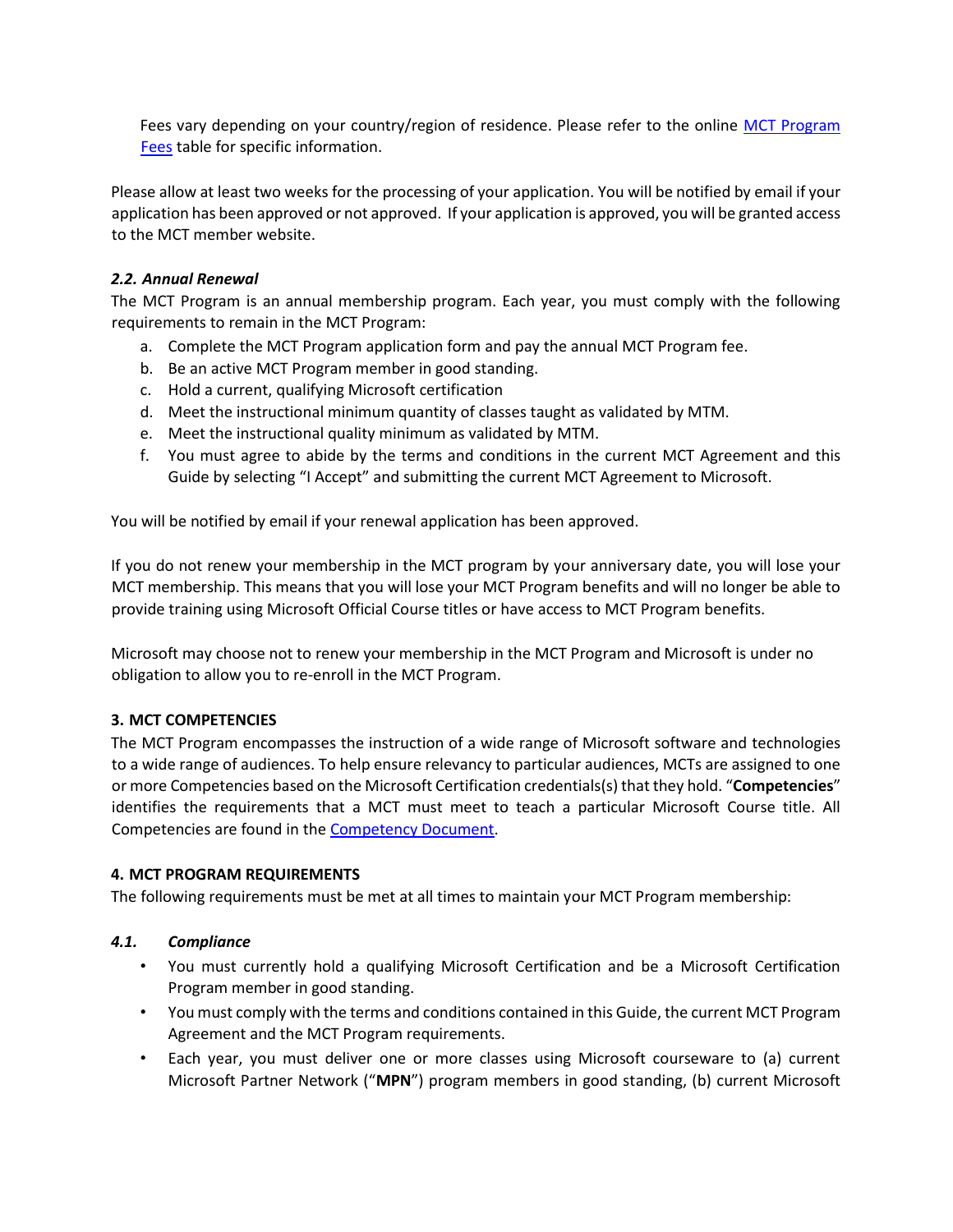Imagine Academy program members, or (c) any other entities preapproved in writing by Microsoft (collectively "**Authorized Customers**").

- You must participate in any audit that Microsoft or its designees may conduct.
- You must strictly comply with any end user license agreement and other terms and conditions that are applicable to, accompany, or are included with any virtual environment component, Microsoft Courseware, Trainer Kits, Microsoft Labs Online, Microsoft materials, Microsoft services or Microsoft software.
- You may only teach Microsoft Courses for Authorized Customers.
- You may access and use only those Trainer Kits associated with the Microsoft Course title that is the subject of the training session you are teaching.

If you fail to meet these requirements, your MCT membership might be removed and all rights and benefits granted to you under the MCT Program will be revoked.

# *4.2. Restrictions on Microsoft Course Delivery*

MCTs may only teach the Microsoft Course titles associated with their Competencies. A list of the Microsoft Course titles associated with each Competency is available in the [Competency Document.](https://www.microsoft.com/learning/members/en/us/mct/mct-competencies.aspx) The MCT's transcript will list the MCT Competencies as well as the courses that each MCT is qualified to teach.

# *4.3. Public Training Sessions*

MCTs may teach instructor-led, open enrollment training classes offered and delivered to the general public ("**Public Training Sessions**") using Microsoft Courses only for and at Microsoft MPN members who are currently participating in the Learning Program and Imagine Academy program members' facilities. Public Training Sessions may be advertised through marketing materials or the Internet and can include individuals from one to many organizations and/or individuals not affiliated with a particular company or organization.

### *4.4. Private Training Sessions*

MCTs may teach instructor-led training classes provided by MPN members at the MPN member's facility using Microsoft Courses that are for corporate customers to teach a predefined learning objective to the corporate customer's employees and contractors, provided the facilities' hardware meets the hardware requirements listed in the trainer kits for the Microsoft Courses being taught ("**Private Training Sessions**"). Private Training Sessions are not advertised or promoted to the general public and class attendance is restricted solely to individuals employed by or under contract with the corporate customer.

### *4.5. Multiple Competencies*

Some Microsoft Course titles may require that the MCT hold multiple Competencies in order to teach the course. MCTs must possess all the necessary Competencies as listed in the current [Competency](https://www.microsoft.com/learning/members/en/us/mct/mct-competencies.aspx) [Document](https://www.microsoft.com/learning/members/en/us/mct/mct-competencies.aspx) to teach a particular Microsoft Course title (see Section 4.2. "Restrictions on Microsoft Course Delivery").

### *4.6. Customer Satisfaction Scores*

Microsoft recognizes MCTs as professionals who are skilled in Microsoft software, technologies, and learning products. Because MCTs play such an important role in the learning process, it is important that MCTs perform instructionally and technically at the level required to deliver the best possible training to IT professionals and developers. For this reason, the MCT Program requires that each MCT consistently